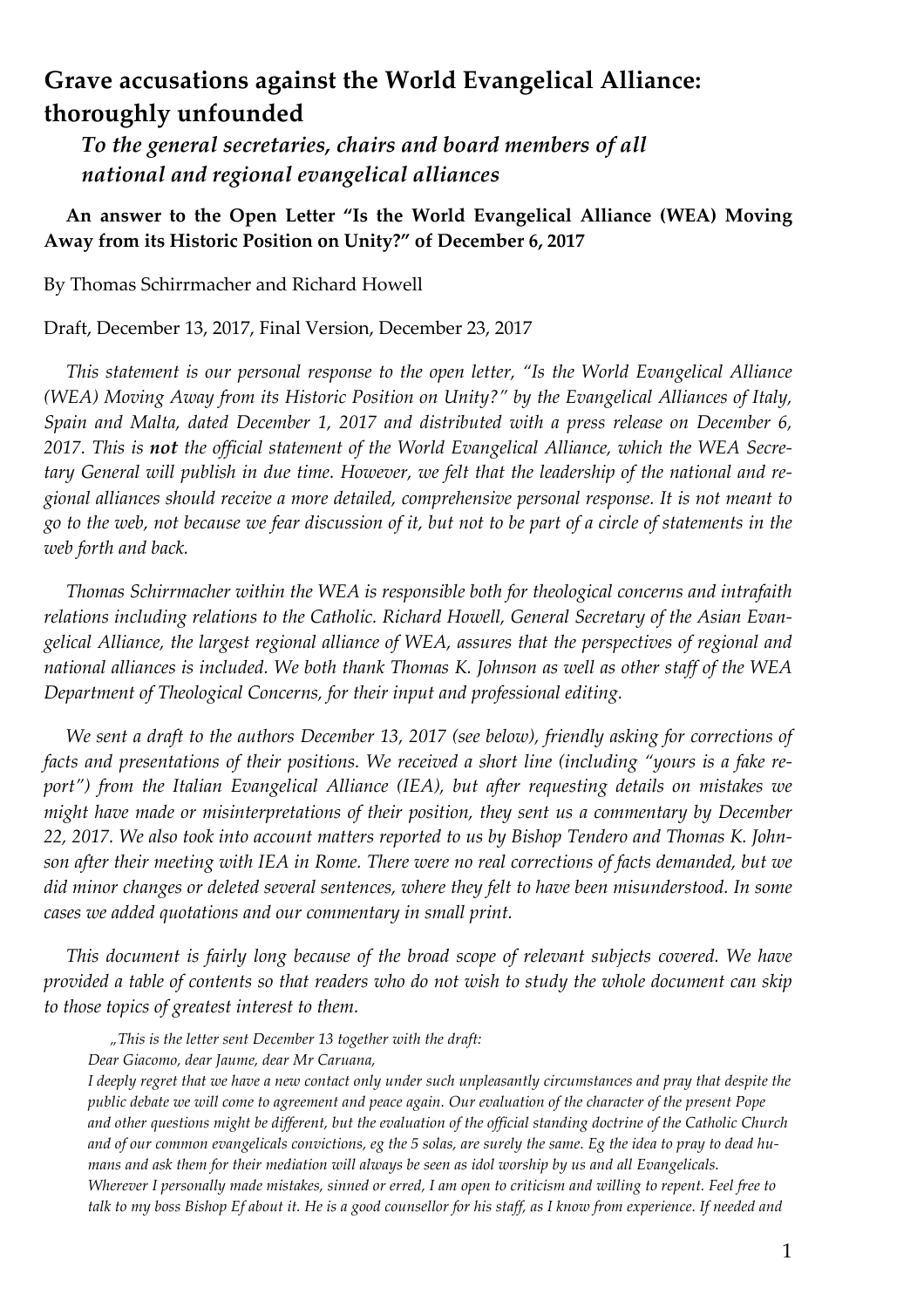*proposed by Bishop Ef, I will admit mistakes and sins in public. We all live by the grace of God. Bishop Ef already send a letter by John Langlois to all national alliances and leaders in WEA and regional alliances. Even though a personal statement, it carries weight because John has been working for WEA for 48 years now.*

*Bishop Ef asked me to send this text by Richard Howell and myself to you, even though this is a personal view, not an official statement by WEA, so that you have it in hand for the meeting today and have the chance to correct obvious mistakes or state, where you feel to have been misquoted. It is not in my hand when exactly the text will be send to all national alliances leaders, but from my side I will change all mistakes either before it is send out or even afterwards in a second version. Because of this I send the original Word-file beside the pdf, so that you, if you want, can write corrections and commentaries into the Word-file using the tracking function, so that I easily can find them.*

*Any corrections (and anything discussed by Bishop Ef in the next days with the three boards of your alliances) will also influence the possible final official statement by Bishop Ef on the matter."*

| 1 The letter was released worldwide a week before the announced visit of the Secretary General           | 2  |
|----------------------------------------------------------------------------------------------------------|----|
| 2 A grave offense against the integrity of our Secretary General                                         | 3  |
| 3 These are very, very grave doctrinal and general accusations                                           | 4  |
| 4 No evidence presented for these grave accusations                                                      | 5  |
| 5 The whole call to stop is based on fake news                                                           | 5  |
| 6 The only currently active GCF process is on proselytism - The Global Christian Forum is 20 years old 6 |    |
| 7 The open letter contains 1.5 pages of invention regarding what the WEA thinks                          | 7  |
| 8 No joint Catholic-Evangelical evangelism                                                               | 8  |
| 9 WEA has never gone beyond its 1986 statement                                                           | 8  |
| 10 The debate is not new to the last decade, as stated, but has been there in the 1980s, 1990s           | 9  |
| 11 The Italian Alliance changed its position forth and back                                              | 10 |
| 12 Press releases are a bad basis for doctrinal battles - and most press releases are even misquoted     | 11 |
| 13 There is no Evangelical "magisterium"                                                                 | 12 |
| 14 Keep matters of doctrine or matters of policy apart                                                   | 13 |
| 15 National EAs are indeed asked for their opinions, including the Italians and Spanish                  | 14 |
| 16 "Greater Oneness"                                                                                     | 16 |
| 17 The Pentecostal World Fellowship                                                                      | 17 |
| 18 The Alliance of Malta is not a member of the WEA                                                      | 17 |

## *1 The letter was released worldwide a week before the announced visit of the Secretary General to the Italian Evangelical Alliance*

**The first shock of the open letter is that it was published in the internet and the leadership of WEA was accused of grave misconduct by way of a press release at the same time as millions of others (see the many articles in religious and secular media already), and this happened one week before the announced visit of the WEA Secretary General to the Italian Evangelical Alliance, December 13.**

WEA even did not get to know the content first, at least to affirm or disagree on certain things, as quality secular media would practice it. The better quality secular media let you know ahead of time what they will publish about you, so that you can comment on it.

Because WEA leadership thinks that the accusations are unfounded and unproved and that the major part of the paper is based on the fake news of an upcoming statement in 2018, of which we know nothing, WEA has to react now. We fear that we start an endless circle of an internet battle and no longer talk to each other directly. This is why our answer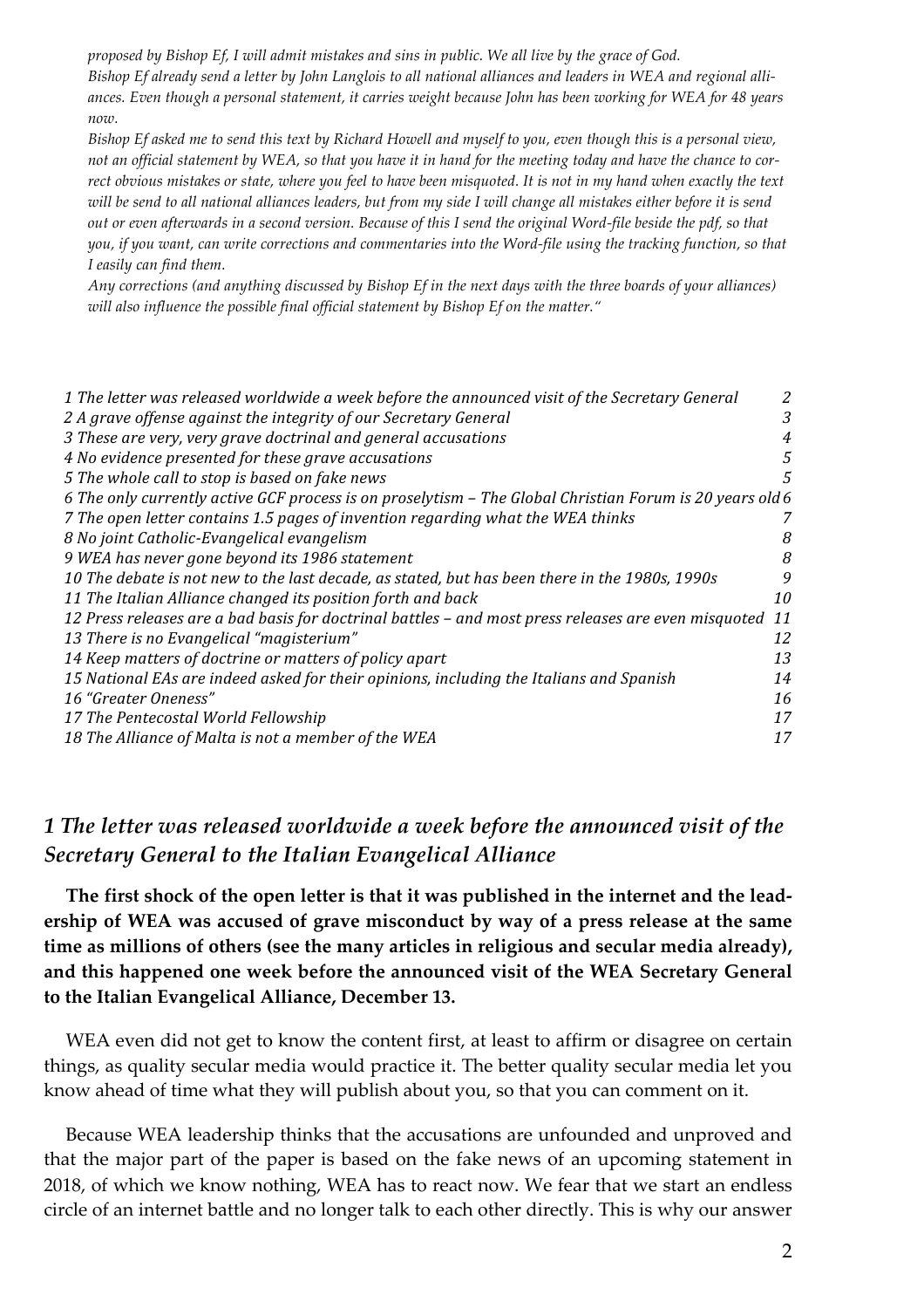will be available to national, regional and global alliance leaders per email and will not be a secret, but will not offered through the web.

What is the goal here? Should we ask the large majority of national alliance who disagree with the accusations to come to our help by publishing open letters in the web themselves? It would be nightmare if the other 127 alliances would use the same means as the open letter.

**This style of communication – and not the present relation of WEA to the Catholic Church – is new and unheard of in WEA history**. Its use turns the world of the evangelical alliances into a political body where national bodies fight for influence over each other and over WEA.

It becomes a power game, replacing a spiritual battle with the Bible in hand and the prayer to the Holy Spirit to create real unity, even if this means for some of us to repent or at least rethink their position. Collegial interaction and trustful relationships are replaced by the way, the world discusses such matters in media, blogs and accusations.

The right way would have been a letter to all other national alliances. Even this letter could have waited a week until the meeting with Bishop Ef took place. But to go public, so that most NAEs heard about the discussion through the media, is a strange way of communication.

We urge the alliances involved in the open letter from the deepest part of our heart: Let us not change the evangelical world into a political body. Open letters have to be answered by open letters; in the end we start an endless round of discussion or battles and it is very difficult to find a way back to peace and unity if one reads the reactions in the internet and millions of people become part of the discussion.

We urge all national alliances and the network working together in the regional alliances and the WEA and all individuals involved: Let us not become a political body like the UN, where we fight publicly through the internet, press releases and by collecting signatures. This surely is not the DNA of the Evangelical movement. Let us not become a movement mainly know for fighting each other. Public internet debates are a road to nowhere.

### *2 A grave offense against the integrity of our Secretary General*

**The open letter is a grave offense against the integrity of our Secretary General.** Bishop Ef comes from a Catholic majority country and has a record of not doing what the open letter proposes in his two decades as head of the Evangelical Alliance in the Philippines. He defends the historic Evangelical faith forthrightly. There is not the slightest evidence to the contrary in any of his words or actions. Bishop Ef is in full control of what is happening in all intrafaith relations of WEA to all other churches.

Bishop Ef informed the Italian Evangelical Alliance (IEA) in an email sent of November 21, that he would visit Pope Francis for the first time (after 2.5 years in office) on December 14, 2017 and would like to meet the board of the IEA on December 13 to listen to their input. Within 10 days the paper was finalized (it carries the date of December 1, 2017) and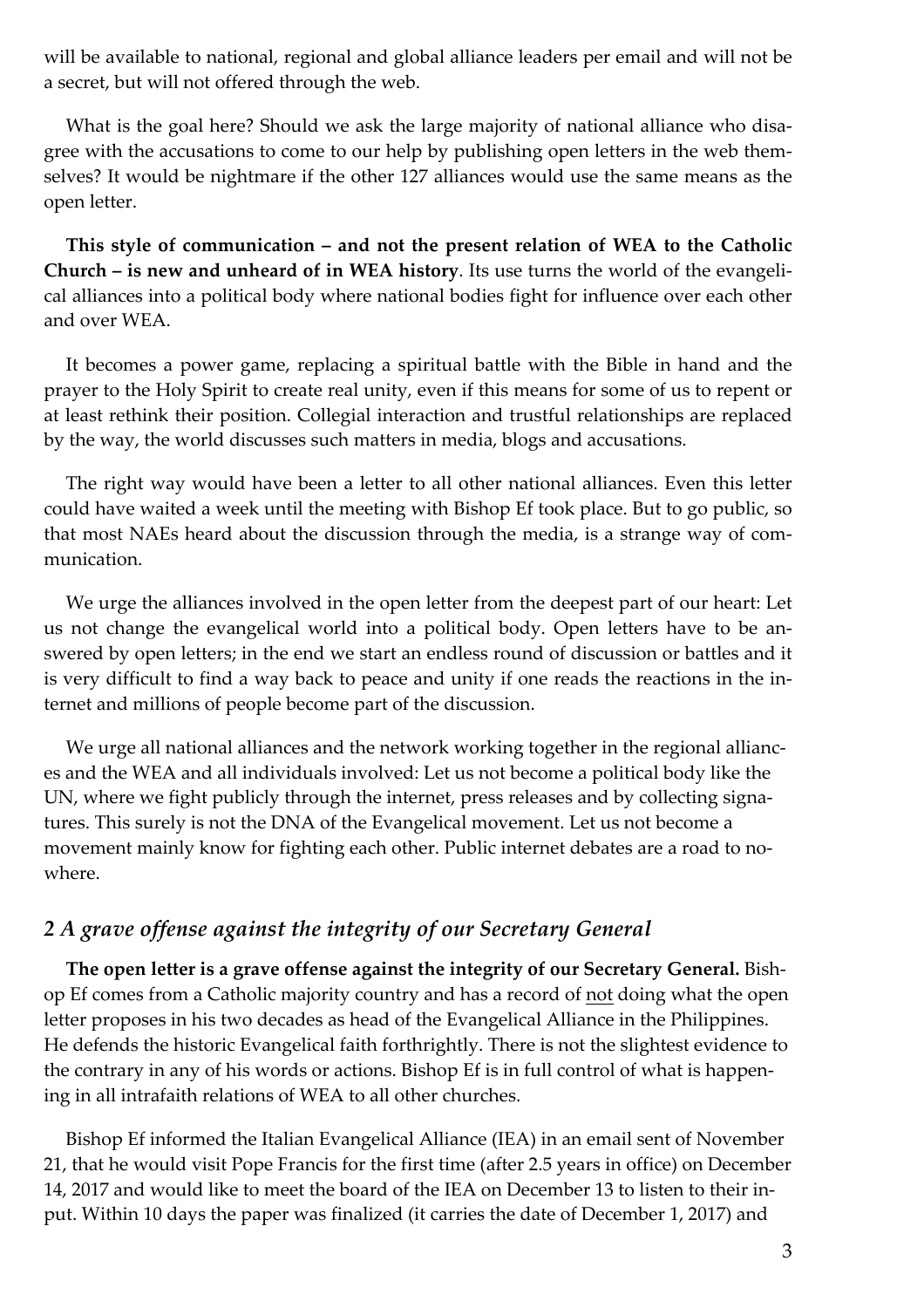send out with a press release December 6. Thus a week before his visit, the open letter was published. Could the open letter not have waited for yet another week? Could the open letter not have been given to Bishop Ef directly first, so that he had a chance to comment on it? If he then would have affirmed the plans for 2018, an letter to all national evangelical alliances might have been considered. Bishop Ef will affirm, that there are no such plans, one could have discussed, how to proceed. **Why the rush to publish the open letter before the Secretary General visits the Italian Alliance. And why claim in the open letter, that the national alliances are not listened to, if the Secretary General is coming to listen?**

**And even if the senders felt that distributing such a letter was necessary, why not send it only to all national and regional alliances, the only ones the matter concerns?**  Why was it necessary to inform friends and enemies all over the world? Why do atheists or Muslims need to know about this? Already now there are reports out in the web by laughing enemies of Christianity.

In its reaction of December 19, 2017, the Italian Evangelical Alliance says, "We have prepared the open letter since September 2017 and there was no reason to keep it private". If it was prepared for so long, it even more could have waited for another week! And nobody asked for keeping the matter "private", but just to wait another week and afterwards to write to all national alliances or other alliance leaders, but not let the WEA know about it by a press release and a download from a public space in the web.

## *3 These are very, very grave doctrinal and general accusations*

**The authors of the open letter accuse the leadership of WEA, more or less, of no longer being sound evangelicals, but lack any proof for it.** They present the following accusations:

+ "significant changes in its theological DNA",

+ "the historic positions … seem now to be eroded and replaced …"

+ "WEA leadership softened to the point of becoming superficially ecumenical"

+ "we see a radical shift taking place without any discussion"

+ "if WEA leadership pushes this theological innovation, this in all likelihood will destroy and fracture WEA coalition"

+ "the beginning of the end of this historical evangelical network".

(There are more strong words in the letter; this is only a selection.)

**Do the authors understand the gravity of their accusations?** If they were true, the whole leadership of WEA, the Secretary General, his associates, and even the International Council (with representatives of regional and national alliances elected by the General Assembly), who let this happen for a whole decade would have to step down, because all these people have been involved in supporting the WEA's intra-faith activities. For example, the International Council that has approved the report on the consultation between the Vatican's Pontifical Council for Promoting Christian Unity (PCPCU) and the WEA's Department of Theological Concerns), published in October 2017 (http://www.vatican.va/roman\_curia/pontifical\_councils/chrstuni/evangelicalsdocs/rc\_pc\_chrstuni\_doc\_20171017\_comm-report-2009-2016\_en.html).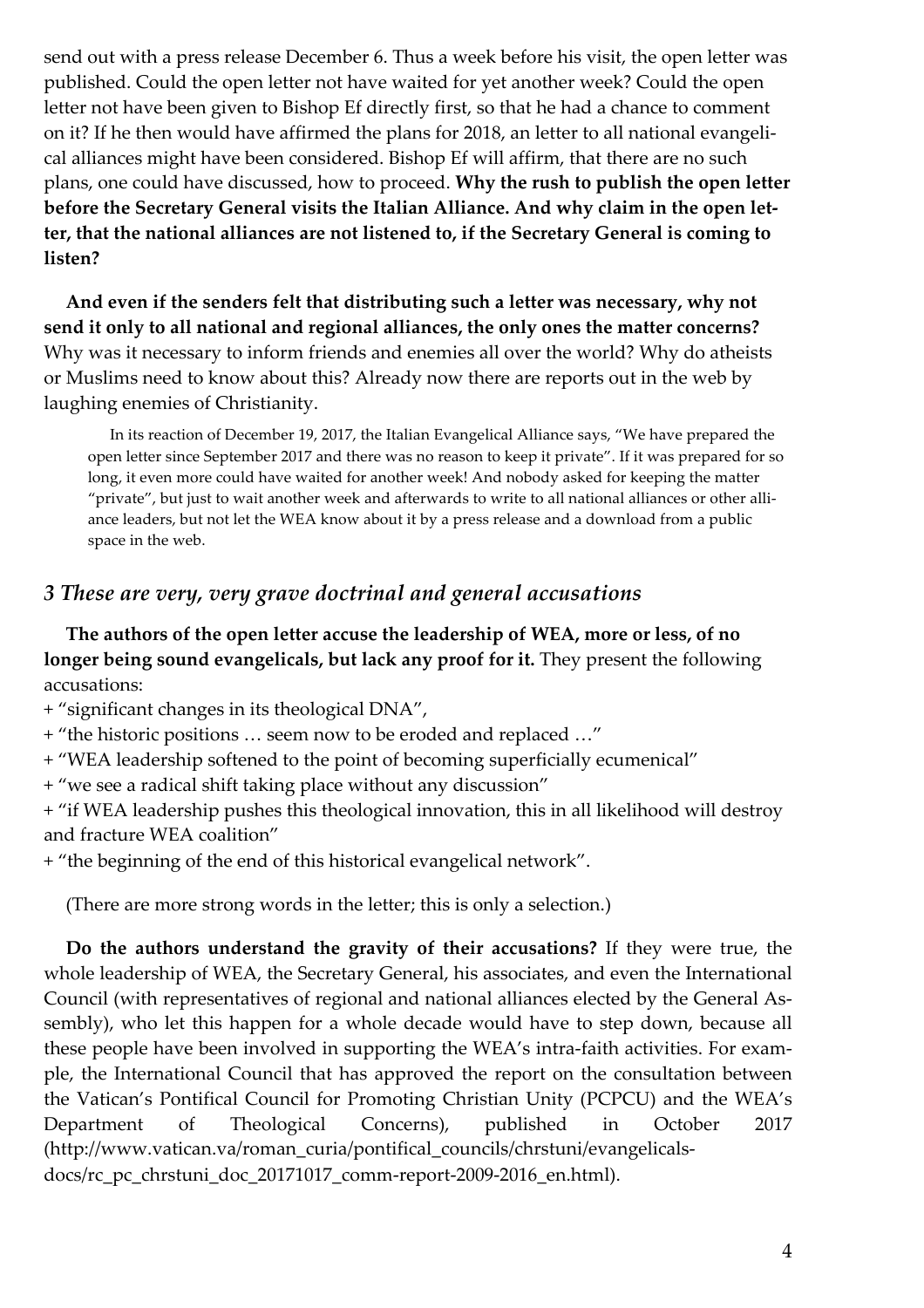#### *4 No evidence presented for these grave accusations*

**When such grave accusations are presented to the global public, and even more so after month of preparations, one would expect that the authors of the open letter would quote overwhelming evidence from the period of the last decade, the time about which they complain. But they quote no official document**, no strategy paper; they do not quote one of the many books and publications of the Department of Theological Concerns or the Mission Commission of WEA, nor any other WEA departments. They do not quote any of the many books, articles and speeches of the people involved in the relation to the Catholic Church, for example, a book or article by Tom Johnson, Rosalee Velosso Ewell, Rolf Hille, Thomas Schirrmacher or other theologians involved within WEA. They do not quote WEAs "Evangelical Review of Theology" (ERT), of which Thomas is the General Editor. But they quote several of their own articles, which we published in ERT! How did they get into our journal, if WEA goes a different road and suppresses other opinions?

Incidentally, Thomas' view of justification has not changed (see his several books on the topics, especially the book "Indulgences", http://www.europeanea.org/wp-content/uploads/2015/07/Thomas- \_Schirrmacher-\_Indulgences.pdf) and probably is even more conservative than the ones of the authors of the open letter. Thomas is one of the Evangelical authors with the largest number of pages in print criticizing and interacting with Catholic theology on the market. And often the interaction with the Vatican and Catholic theologians deals with those presentations.

### *5 The whole call to stop is based on fake news*

**The main evidence for the accusation that the WEA has departed from its evangelical roots is the "fake news" that the Vatican, World Council of Churches and WEA want to release a statement on "greater oneness" in 2018 and this behind the back of its member alliances**

There is no plan for a document on unity ("greater oneness") with the Vatican and WCC. No one has asked for a document on unity, but even if the three bodies were to agree to write one, it would take years to draft such a text, which then would have to be run through all national and regional EAs and finally through the International Council to be approved. That is what happened with the 2011 document "Christian Witness in a Multi-Religious World." So even if there would be a plan like this, there would be a lot of time to comment on it before it would be accepted or not accepted.

The easiest thing for the three EAs responsible for the open letter to do would have been to ask the WEA Secretary General whether such a declaration was planned. He would have said no. End of story.

What is the main source for the accusation that WEA is planning a document on "greater oneness" in 2018 bypassing the national and regional alliances? The open letter points only to one little text which does not come from WEA, but is a press release by the World Council of Churches about the meeting in Bossey in October, 2017. *But even this press release is misquoted.* 1. The press release (and the one by WEA) makes it clear, that it was a meeting to discuss 20 years of history of the Global Christian Forum. Thus, the GCF is no new development and plans for a world summit are just routine. 2. The press releases speak about a statement on proselytism, that might be accepted by several bodies (which of course presupposes that the usual ways for accepting such a declaration within each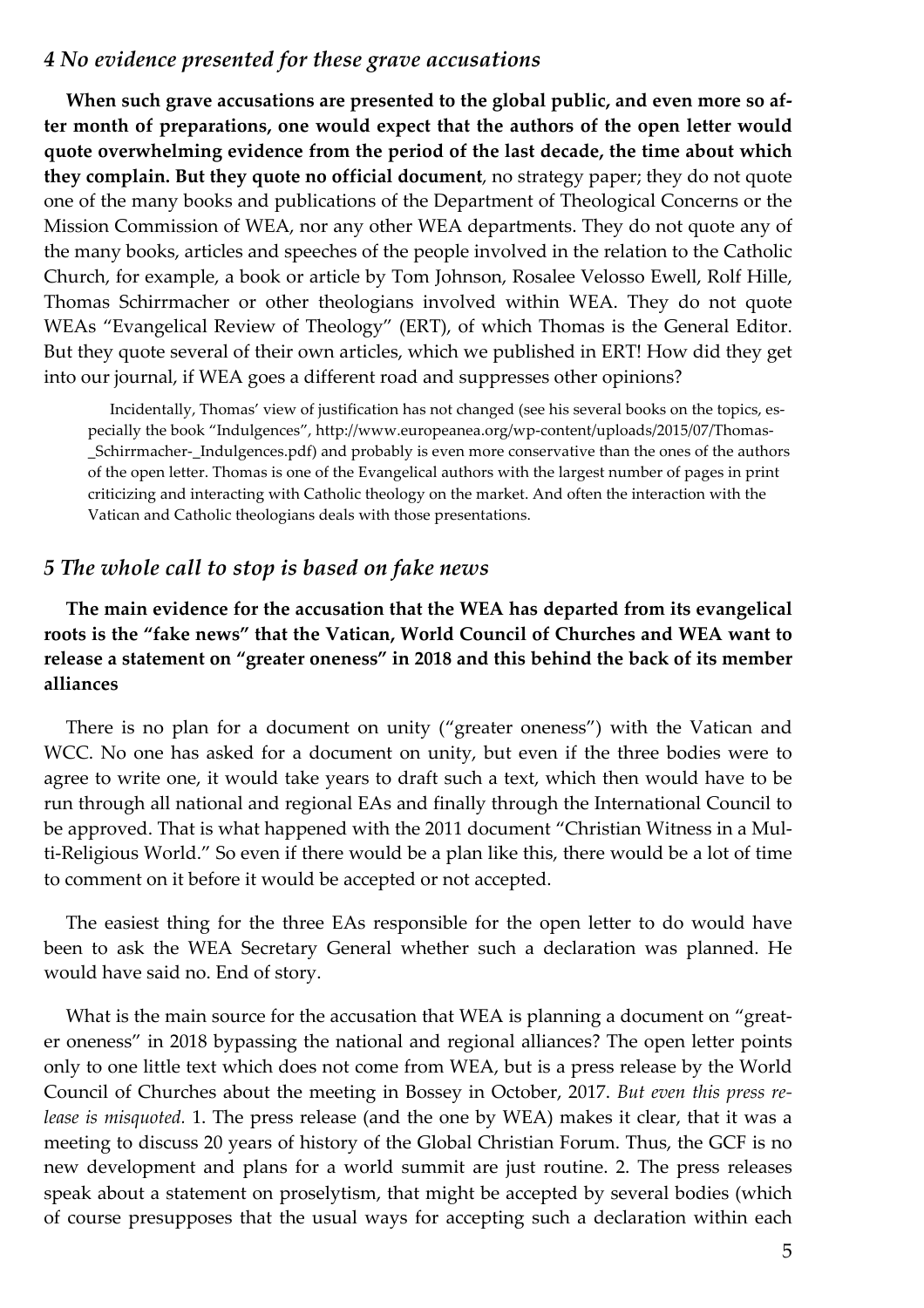body have been followed). It makes clear that the first step would a text by the GCF, which than might be taken iup for further discussions by the major bodies, including the WEA.

**The main goal of the open letter is stated in the second to last paragraph: "stop the process" to sign a document on "greater oneness". The problem is: We cannot stop a process that does not exist and cannot sign a non-existing and even non-planed text.**

#### **And this process was never approved by anyone because it never took place.**

Moreover, even when one knows that a declaration is in development (which, again, is not the case here), it would be more prudent to wait to see the actual draft of any declaration before raising the alarm. Many alarms were sounded during the five years "Christian Witness in a Multi-Religious World" was in development (2006-2011); when the actual text became available, the alarmists were happy to accept it.

**To be crystal clear: the major accusation of the open letter is built on the "fake news" of a statement on unity by the Vatican, WCC and WEA to be released in 2018. If asked for, staff in the Theological Concerns Department are willing to take an oath that this is not true and that there are no secrets plans hidden by us.**

## *6 The only currently active GCF process is on proselytism – The Global Christian Forum is 20 years old*

Where might this idea of a document on oneness for 2018 have come from? The open letter points only to one source, a press release of the World Council of Churches on the meeting in Bossey (https://www.oikoumene.org/en/press-centre/news/global-gatheringexplore-perceptions-of-proselytism). Yet, if you read it, it does not prove such a plan. The similar press release of WEA's Department for Theological Concerns about the meeting in Bossey makes it a bit clearer that we are working on a document on "proselytism" (https://www.bucer.de/en/ressource/details/bonner-querschnitte-352017-ausgabe-496 eng.html), but both press releases do not speak about anything else, than a possible statement on proselytism.

Within the GCF, the main focus at the moment is on a global discussion on proselytism ("sheep stealing.") As WEA we think that the same ethical principles that were spelled out in "Christian Witness in a Multi-Religious World" apply to discussions between Christians, nominal as believers as well as active participants in different confessions.

At this point, we even do not know whether we will come to any joint conclusions on proselytism. But even if we get beyond a first internal draft on proselytism and achieve to formulate a summary of the discussions which would be accepted by the committee of GCF, then it still would be just a report. If the quality of such a report would be high, then the Vatican, WCC and WEA *might* start a discussion with each other whether we want to use it for a statement on proselytism, a kind of second chapter to "Christian Witness …". Then, the bodies would establish a new commission to draft it. Like with "Christian Witness …" this then would go to all commissions, NAEs, RAEs and partners for comments. ("Christian Witness …" was sent around to all alliances at different stages three times, including the final version. 5% of all NAEs wanted a personal encounter to discuss objec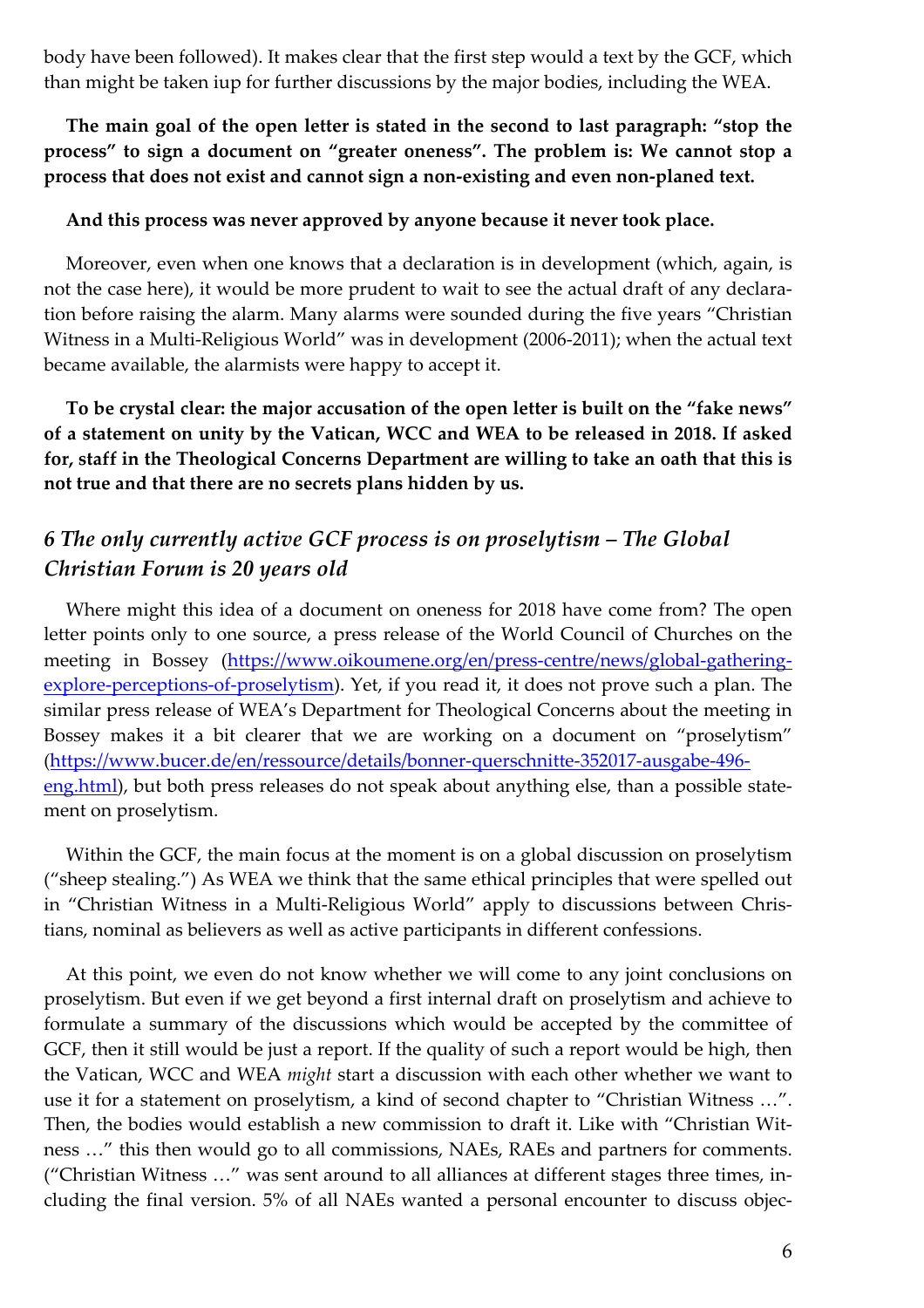tions, which took place in Bad Liebenzell at the General Assembly of EEA in a special session with Thomas. This included the Italian and Spanish Alliance (who falsely claim they would be never be asked or involved), but in the end no alliances voted against "Christian Witness …".

But one would need to be a prophet to know what will happen; WEA or WCC or the Vatican so far have no agenda other than to discuss the hot potato of proselytism with the help of the platform of the GCF.

Also, the idea that the Global Christian Forum (GFC) and its consultations are a new thing could easily have been avoided by looking through old WEA documents and press releases as well as searching the web or checking the website of GCF. Also an email to WEA requesting information would have helped.

The Global Christian Forum is 20 years old and was co-founded by WEA in 1998 together with the Vatican and the World Council of Churches, later adding the Pentecostal World Fellowship as forth "pillar", while many global other churches and global movements are involved in the GCF as well and represented on its committee. It had the backing of all Secretary Generals (Directors) of the WEA for two decades.

If the GCF is evidence of a major shift, the shift took place 20 years ago. The meeting of the GCF committee in Taize, France, in February 2018 is routine, taking place twice a year. The global summit takes place every six years, the last was in Manado, Indonesia, with approx. one hundred Evangelicals and Pentecostals attending, virtually connected to National and Regional Alliances. The next summit is in Bogota, Columbia, in April 2018. Thomas just visited Bogota and talked with the leaders of the member churches of the national evangelical alliance in Columbia, which is involved in the summit. The summit 2018 has no special agenda except the discussion of a report or declaration on the proselytism process, if a draft is ready by then, as mentioned in the press releases. There is no plan for another statement we would know of.

## *7 The open letter contains 1.5 pages of invention regarding what the WEA thinks*

**The long description of "greater oneness" on pages 6-7 is a pure invention and does not represent the position of anyone in WEA leadership and surely not the official position of WEA. It is not by chance that the open letter gives no documentation gives no source for these or similar ideas within WEA.**

We are totally lost, when it comes to the content of a paper we are NOT planning. For 1,5 pages the open letter describes the position of the paper on greater oneness. From where do the authors draw the description of what content this paper will have? They know more than we know. They place a dozen paragraphs and many ideas in our mouth with no source given where they found thoughts that are in any way similar. We only can state, that we know of no one within the WEA leadership who would feel at home with the content of those paragraphs.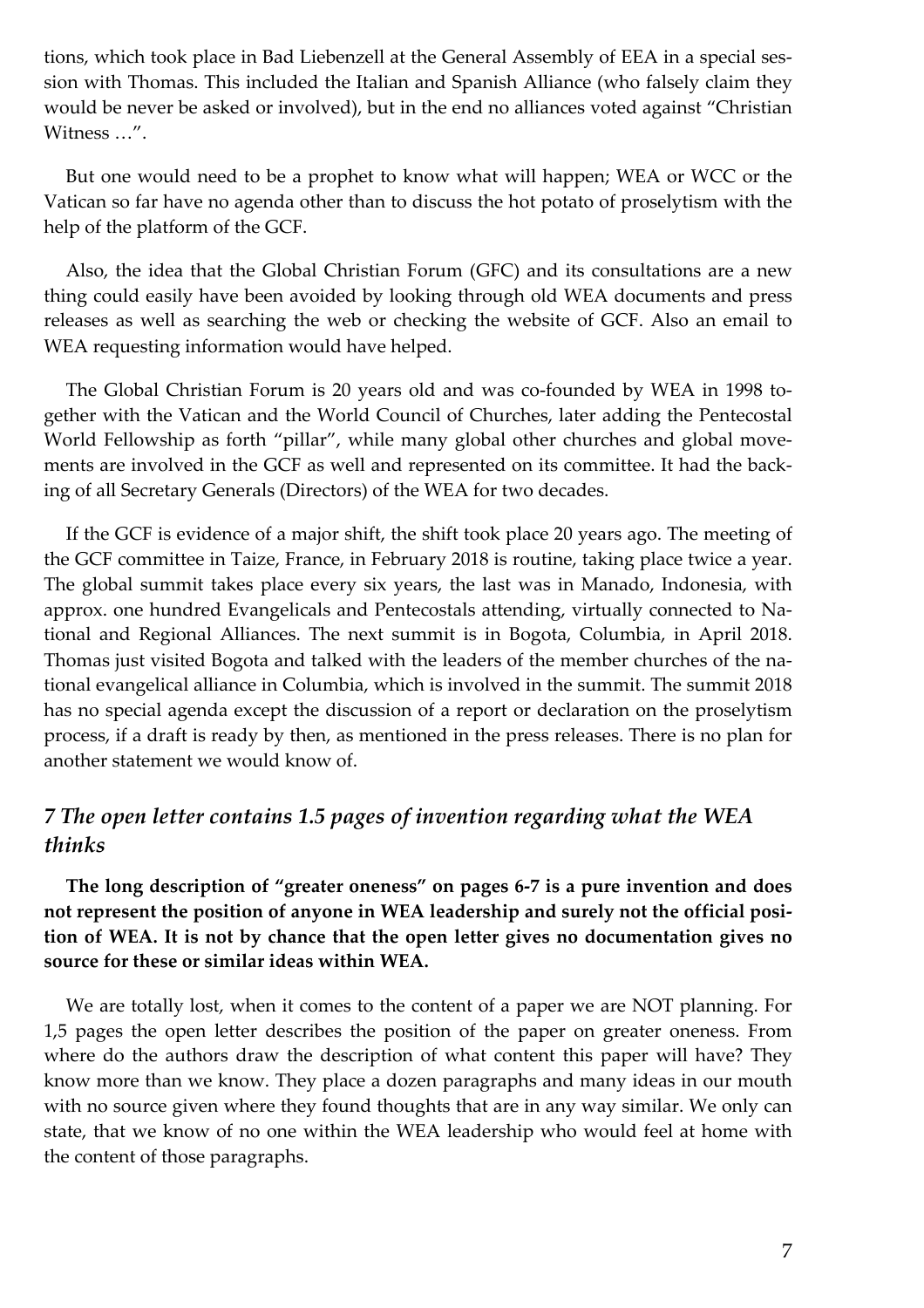### *8 No joint Catholic-Evangelical evangelism*

The open letter quotes the Lausanne II Manila manifesto of 1989, stating that "common evangelism demands a common commitment to the biblical gospel". Several others are quoted as holding the same position, which is surely the majority position of Evangelicals (and Catholics!) worldwide. (Ever since Billy Graham first asked Catholic bishops to pray in his rallies 70 years ago, this discussion has been going on, asking what this means in detail. There is a lot of discussion about this question and similar problems among us still today.)

#### **In any case: Who of the WEA leadership is questioning this? Who of us is engaged in joint evangelism of this kind? There is none. And again: no proof.**

(We should add that although the Manila statement is a superb document, but it is not binding on any national alliance or WEA, not in 1989, and surely not in 2017.)

The open letter accuses WEA of departing from the historic principle that joint evangelism and joint sacramental worship are not possible. It fails to indicate who called for such a change and cites no actual instances. Yet we should make clear that in the end, this decision is up to the local churches and the national alliances. The WEA does not bind its membership on such issues.

#### *9 WEA has never gone beyond its 1986 statement*

**WEA is doing nothing that even the open letter would not allow us to do! 8 pages give enough space for proof for the opposite, but again no example or evidence is quoted.**

The open letter clearly states, that the authors are firm in favor of cooperation and dialogue with the Catholic Church on issues including Bible Translation, social and political action, joint research on ethical and theological topics, "mutual listening" and "mutual respect".

**We cannot see that we have in any way overstepped the boundaries for cooperation and dialogue contained in the document that was approved by the WEA General Assembly in Singapore in 1986** and is praised several times in the open letter. The document is well known to the WEA leadership for long. Everything we do is within the boundaries set in the quoted document of the General Assembly in Singapore in 1986. Again, it is the task of the accusers to prove Catholic-Evangelical examples of joint evangelism initiated or favored by WEA.

Yet it needs to be noted, that the 1986 document is not a legal document or a confession of faith; it is even not a precondition for membership in a national alliance. Nothing that the WEA ever has voted on or decided is binding on the national alliance or on the churches. It is the national alliances that decide which churches can become members of them and this varies from country to country.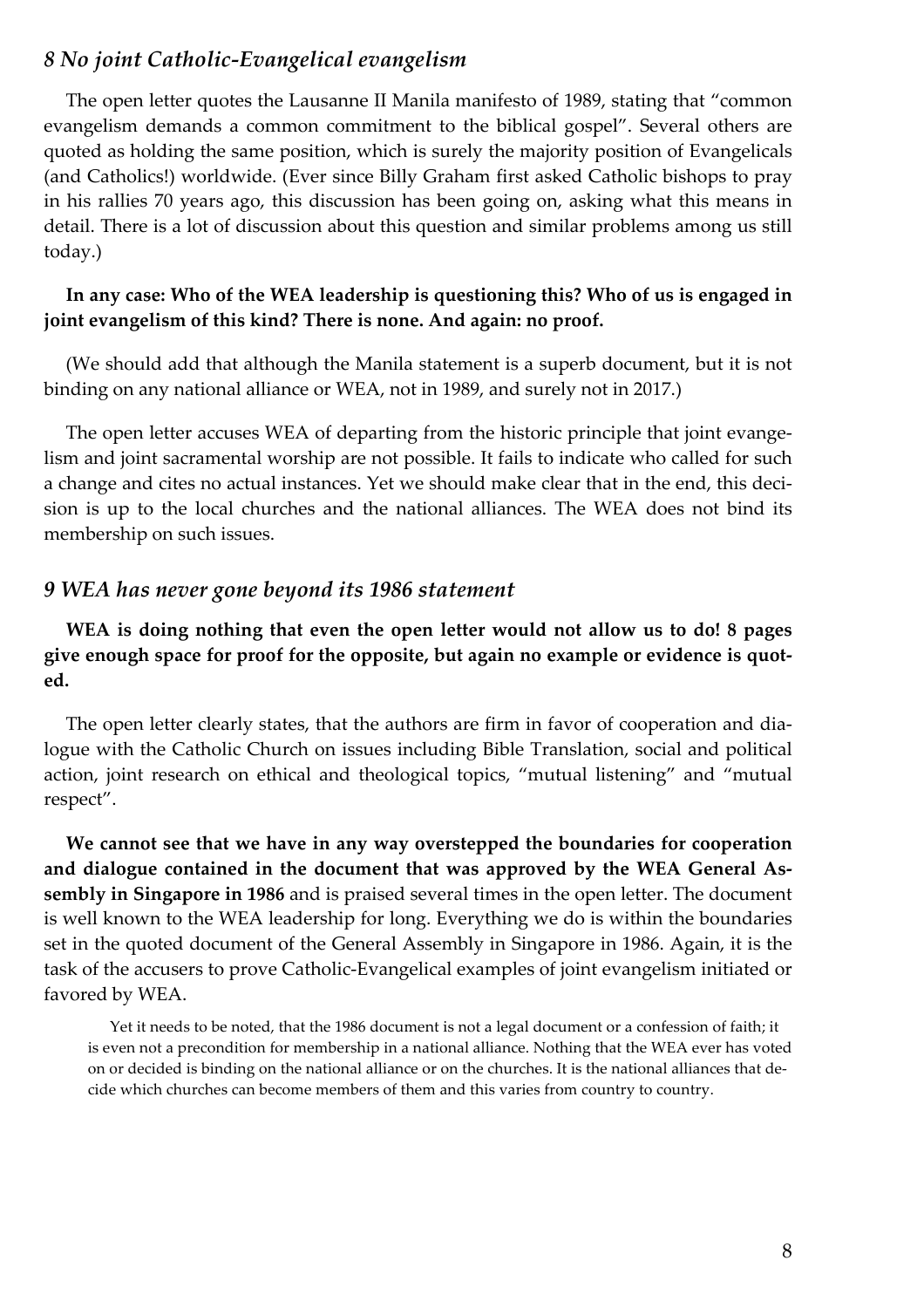## *10 The debate is not new to the last decade, as stated, but has been there in the 1980s, 1990s and beyond.*

**The discussion of the matter is as old as 1846 and has continued through the last decades. The Secretaries General (previously, Directors) of WEA (formerly, WEF) have been squeezed between national alliances who press for more 'ecumenical' engagement and more cooperation and even common witness between Evangelicals and the Catholics, and those highly critical of any closer form of dialogue or cooperation.** By the way: several national alliances, including the Italian alliance, have stood on both sides at different times.

**In 1980 both the Italian and Spanish Evangelical Alliance suspended their membership in WEA, presenting more or less the same type of objections as in the open letter, including the charge, that WEA has fallen from the old common position concerning the Catholic Church.** The whole discussion started, after the Director of WEF had invited two Catholic bishops involved in Evangelical-Roman Catholic Dialogue on Mission (ERCDOM 1977-1984), under the leadership of John Stott) to give a word of greeting at the General Assembly of the WEA in Hoddeson, England. Even at that time none of the other national alliances joined the action of the two alliances. This happened 37 years ago. How than can one say it is a problem created by the WEA in the last 10 years.

Thomas, got involved in the whole matter of relations between WEA and the Vatican as a young pastor, when he and his wife Christine translated the ERCDOM documents (Edited by John R. W. Stott and Basil Meeking, W. B. Eerdmans, 1986) into German. The master mind behind this dialogue was John Stott who also wrote the confession of faith of WEA (and also the Lausanne Covenant). Thomas remembers that the discussions were the same at that time and in general has the impression that the distribution of the diverse opinions across the national alliances on the topic then and now has not changed significantly. ERCDOM stirred up the same worldwide debate with a small minority of national alliances objecting in the end.

If one compares ERCDOM with the newest document released by the Vatican and WEA, we would judge, that the new document is more respectful in tone and much more showing grace and the zeal to find unity in truth, yet is sharper and clearer in naming the theological differences. Outsiders would judge it to be more conservative. The new thing is the respectful way in which both sides present their case, listen to each other, and are willing to overcome wrong ideas about the other.

The kind of criticism as in the open letter has probably hit every Secretary General (Director) of WEA (WEF) and the Theological Commission for several decades. The debate is as old as the EA, founded in 1846, as the most recent history of the international Evangelical Alliance by Georg Lindemann shows in depth ("Die Geschichte der Evangelischen Allianz im Zeitalter des Liberalismus (1846-1879)", English translation of book title: *The History of the Evangelical Alliance in the Age of Liberalism 1846-1879*, published 2011). This can also be seen in Thomas' dissertation on Theodor Christlieb (1985), main speaker at several international General Assemblies of the (International) EA. The debate is also as old as the restart of the WEF and of EEA after the Second World War.

A much larger and public debate of similar kind followed when WEF published its 1987 statement "A Contemporary Perspective on Roman Catholicism." A small number of southern alliances objected, even though the text had been published as a draft before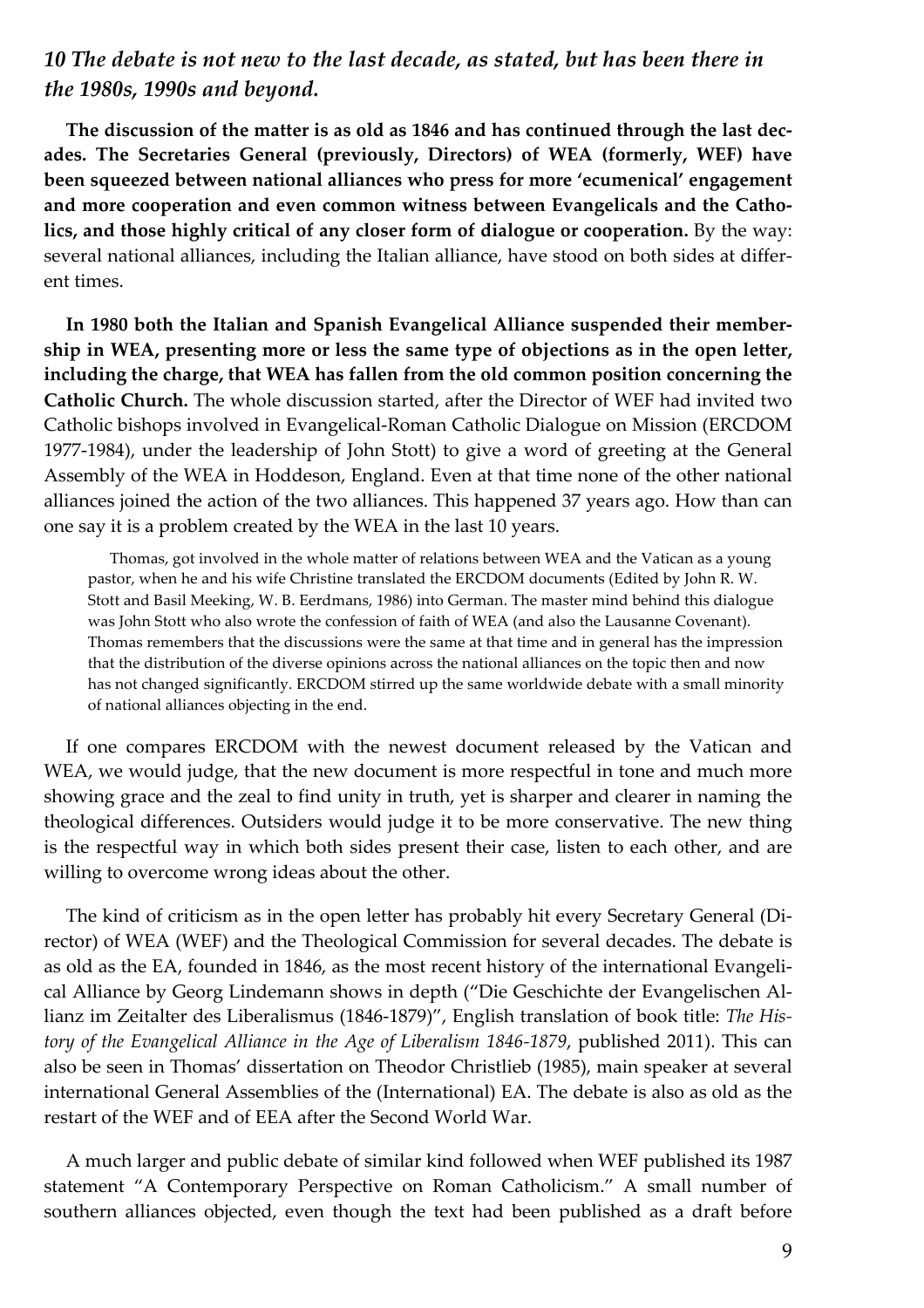(*Evangelical Review of Theology* 1985 and 1986) and had been accepted by the vast majority of members of WEF. The arguments from the dissenting alliances were more or less the same as those of today. WEF did a lot to discuss its document with the dissenting alliances. Ironically, the debate finally led to the start of the dialogue between PCPCU and TC/WEF (agreed upon 1990, started in Venice 1993, finishing 2002). At that times the Italian Evangelical Alliance played a key role in relations with the Vatican.

In 1990 WEA (than WEF) agreed on an institutional dialogue between PCPCU and the Theological Commission of WEA, which started in 1993 and ended in 2002 with the statement "Church, Evangelization, and the Bonds of Koinonia: A Report of the International Consultation between the Catholic Church and the World Evangelical Alliance." (http://www.vatican.va/roman\_curia/pontifical\_councils/chrstuni/evangelicalsdocs/rc\_pc\_chrstuni\_doc\_20111220\_report-1993-2002\_en.html) The open letter criticizes this document (which the IEA did not object to in 2002!). But again, this is 15 years ago and happened under the pre-pre-predecessor and the pre-predecessor of Bishop Ef.

As the open letter asks why no General Assembly – meeting every 6 years – ever voted on this text: The constitutional procedure is, that the Theological Commission has to agree, then the Secretary General, who proposes it to the International Committee (voted in by the General Assembly and composed of representatives of the regional alliances and acting on behalf of the GA between two GA's) which has the final word on it. The same procedure has been followed with the newest document between PCPCU and the Theological Commission within the Department for Theological Concerns, published in October 2017. The General Assembly does not meet often, the next one is in 2019, the last one was in 2008, and a nonbinding report like the 2017 is not voted on in the GA, if not a larger number of members sets it on the agenda.

The open letter mentions "Christian Witness in a Multi-Religious World", released in 2011, and states in principle that the authors favor the document. What they do not mention is that, John Langlois and we both, and others involved in the process, as well as Geoff Tunnicliffe as WEA's Secretary General, were under attack the whole time we negotiated the text (2006-2011). The attacks came from a quite small but vocal number of alliances. The effort was seen as a conspiracy, as a secret agenda of WEA without approval of its members, and as a way to sell Evangelical DNA. It was not fun to get all those letters and read attacks in blogs and on the web. It was strange because none of our critics had a text, and the core group working on the text had no idea how far we would get. Only when the text was finalized and was sent to the national alliances and others for comment, the text met so much agreement, even enthusiasm, that the criticism slowly faded away. Today it has stood the test of time, and no one sees it as selling out Evangelicals' DNA. Just read the first two sentences!

### *11 The Italian Alliance changed its position itself*

There was a shorter time span between the protests of the Italian Evangelical Alliance in the  $20<sup>th</sup>$  century and its present protest, in which IEA sided the approach of WEA at large and of the major documents between Vatican and WEA released.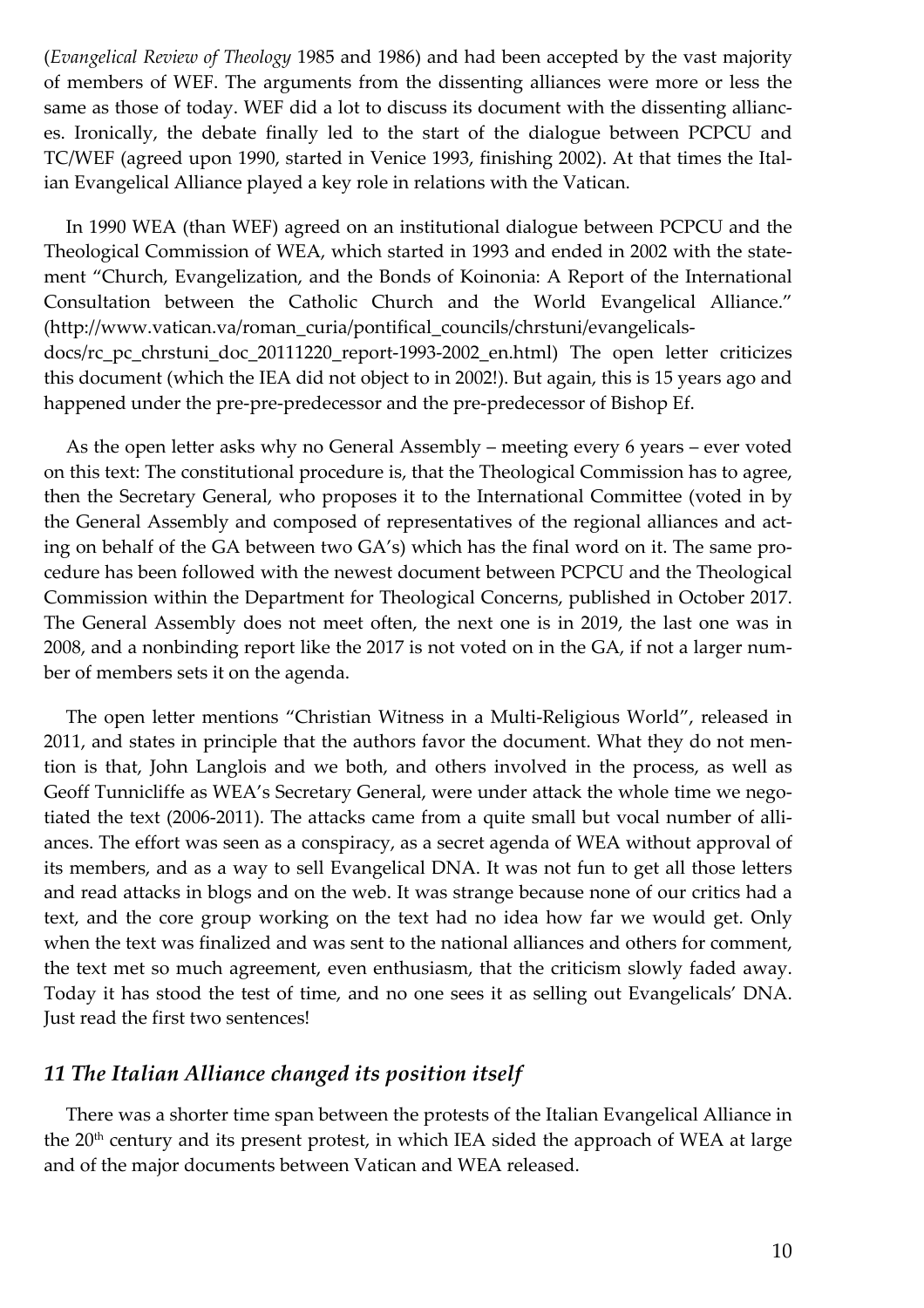The President of the Italian Evangelical Alliance (IEA), Gaetano Sotile, together with the President of the European Evangelical Alliance, Nik Nedelchev, visited Pope John Paul II twice, **in 2000, and again in 2002**. There were many further contacts at that time between the Italian Alliance and the Vatican or the Catholic Church. Sotile even worked together with the Catholic Church in the program "Italy for Christ", which came close to a joint evangelism program, but he was no longer chairman of the IEA by then.

The leadership of IEA has the right to change its position. Depending on its leadership they changed their approach. But it is wrong to give the impression to have stuck to a once for all position, while EEA and WEA have fallen from it, when 15 years ago the position of IEA was more 'progressive' (or however you want to call it) in their dealings with the Catholics than WEA or the majority of NAEs. And this was in the times of Pope John Paul II, not of Pope Francis.

The relation to the Catholic Church of other national alliances has varied in time in both directions as well, depending on who was in leadership. And in many NAE's the different opinions are reflected within the board of the NAE.

Also, the history of the Evangelical Alliance does not back the position of the open letter. Even in times of political tensions between evangelicals and Catholics, the Evangelical Alliance defended discriminated Catholics in Protestant countries. When the Alliance opposed Sweden with a delegation in 1858 after the highest royal court expelled six women from the country who had converted to Catholicism, by calling for religious freedom for these Catholics, there was a storm of outrage outside throughout Europe still marked by state churches everywhere. The Alliance was then significantly involved in the Swedish Parliament's 1860 abolishment of the penalties for leaving the Lutheran state church. At the end the ladies who became Catholics stayed in Sweden thanks to our forefathers. (All this is described in detail in Lindemann's book mentioned above.)

## *12 Press releases are a bad basis for doctrinal battles – and most press releases are even misquoted*

Most of the quotes of the open letter come from press releases. Press releases are really not a good ground to discuss theology and the DNA of evangelicalism or to prove official positions. It is even stranger, that the press releases quoted are not official press releases by WEA, as they can be found on WEAs website. But even if some unwise words would have slipped into a WEA press release (and sometimes press releases are written under undue time pressure or eg by interns), why can the concerns not be discussed in-house instead of circulating an open letter worldwide. An open letter of this seriousness questioning the integrity of WEA and judging, that they have given up evangelical theology, should be based on more than mere press releases.

One press release of EEA is cited, but with no link, (http://www.europeanea.org/index.php/pope-understands-luther-better-manyprotestants/). It is not really a news item, but a personal commentary/report by Thomas on the Lund event sent out by EEAs email list. Again it is false information, as they quote the press release with the words "love declaration" [to Pope Francis], words, that do not appear in this commentary and even do not capture the character of the commentary.

In its reaction of December 19, 2017, the Italian Evangelical Alliance reacts to this by saying, "it appears that Schirrmacher is highly emotionally involved in his relationship with Pope Francis (see the picture book)". But the open letter uses quotation marks in a footnotes quoting evidence. If this just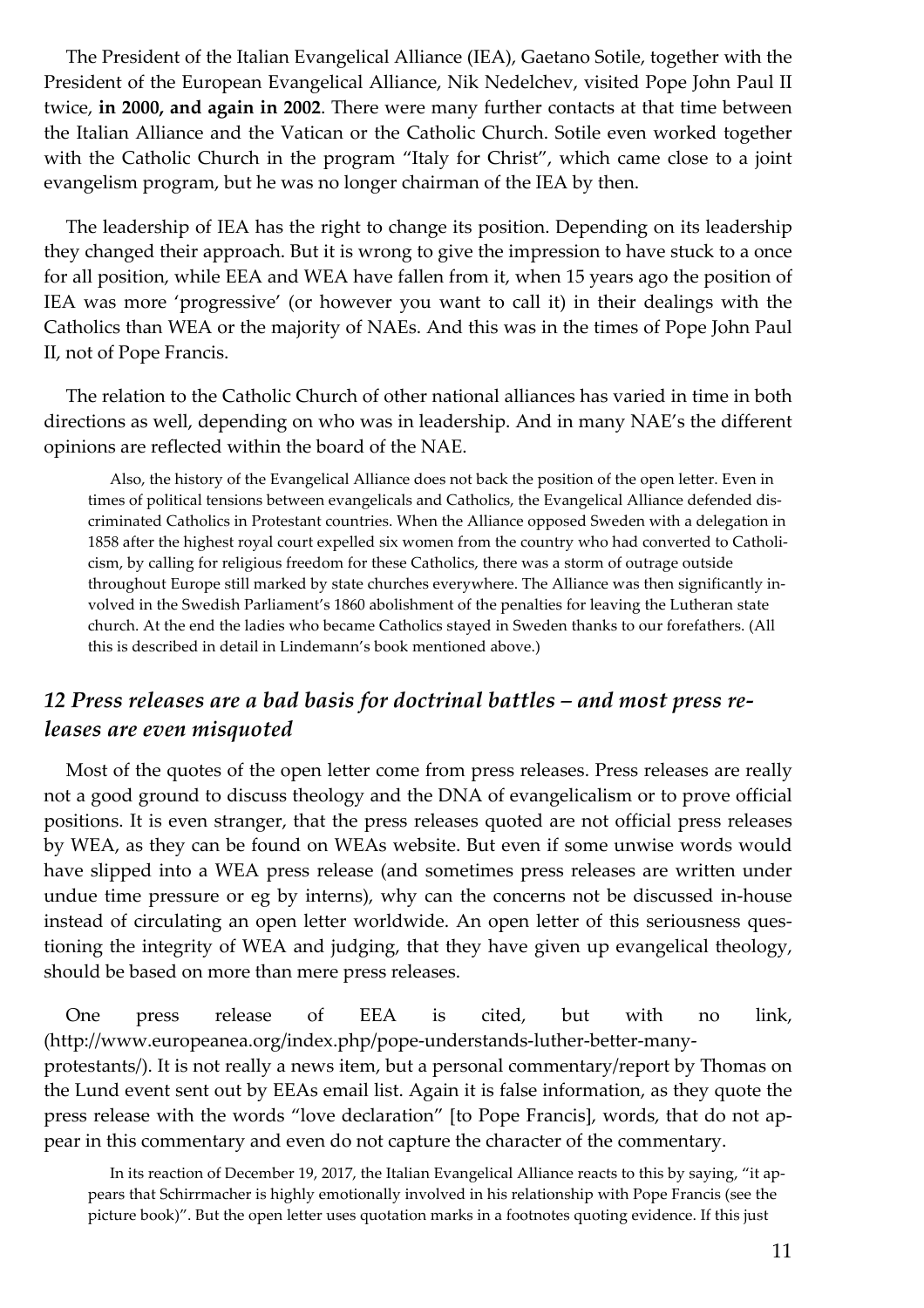wanted to say, how they feel about the statement, it should have been stated in the footnote. Even then, the statement sent around by EEA is not talking about Schirrmachers emotions or the character of the Pope, but about what he said in Lund/Sweden. The "picture book" points to the German book "Kaffeepausen mit dem Papst" ("Coffeebreaks with the Pope") about the relationship of Evangelicals and Catholics, which has 16 color pictures in the middle and several black and white pictures in the book showing many people other than the Pope, but 304 pages of text, which among others discuss major theological differences, eg prayers to Mary.

We would like to add: *The alliances responsible for the open letter never wrote an official letter to the Secretary General or to the Department of Theological Concerns asking for documents*, eg speeches given at the many conferences around remembering 500 years of Reformation (eg by the Secretary General or several staff of the Theological Concerns department) or about plans for the future or other relevant documents. They never asked for information or explanation on the alleged 2018 document.

*We also cannot see that they took the time to work through speeches, working papers, drafts or through the books and articles of those they attack.*

When you accuse fellow believers as severely as the open letter does, you should invest a lot of time in ensuring that you are right, and you should give the accused the chance to defend himself or herself, a right clearly taught in the Old Testament already. (We are even not mentioning Mt 18 here.) If after all, the accusation then remains credible and stands firmly, you may go public, which would here mean going to the other national alliances.

### *13 There is no Evangelical "magisterium"*

The WEA and the evangelical world does not have a magisterium. There is no synod that can make decisions that bind any member alliance and surely not the member churches of those alliances.

The open letter acts as if there is an once-for-all Evangelical doctrinal position. Yes, the confessions of faith of the WEA and of the regional and national alliances are binding. They have changed over time at a national, regional and international level. (To be frank, we still think the one from 1846 is the best.) But these texts do not solve any of the problems being discussed here, and the WEA has no magisterium to solve doctrinal problems on baptism, church hierarchy or relations to, for example, the Orthodox or Catholic churches.

Thomas comes from a Reformed camp – a minority group within the large world of Evangelicals and Pentecostals – and has probably holds to a much narrower view of the theology of salvation than most board members of the alliances that produced the open letter. Richard, comes from a non-Reformed camp and would argue with Thomas in depth over some aspects of his theology of salvation. Yet WEA is not there to solve this question and cannot solve this question. We both love the Bible and only want to teach and preach a Biblical theology. We both work well together for decades for the glory of Christ and the gospel, but get nervous, if a kind of "magisterium" wants to tell us, which of the views are the real Evangelical ones. We want to serve all evangelicals, including those with forms of Reformed or Arminian views of salvation. The WEA encompasses a huge range of theologies and churches and cannot make one position the litmus test for all. It lives with the fact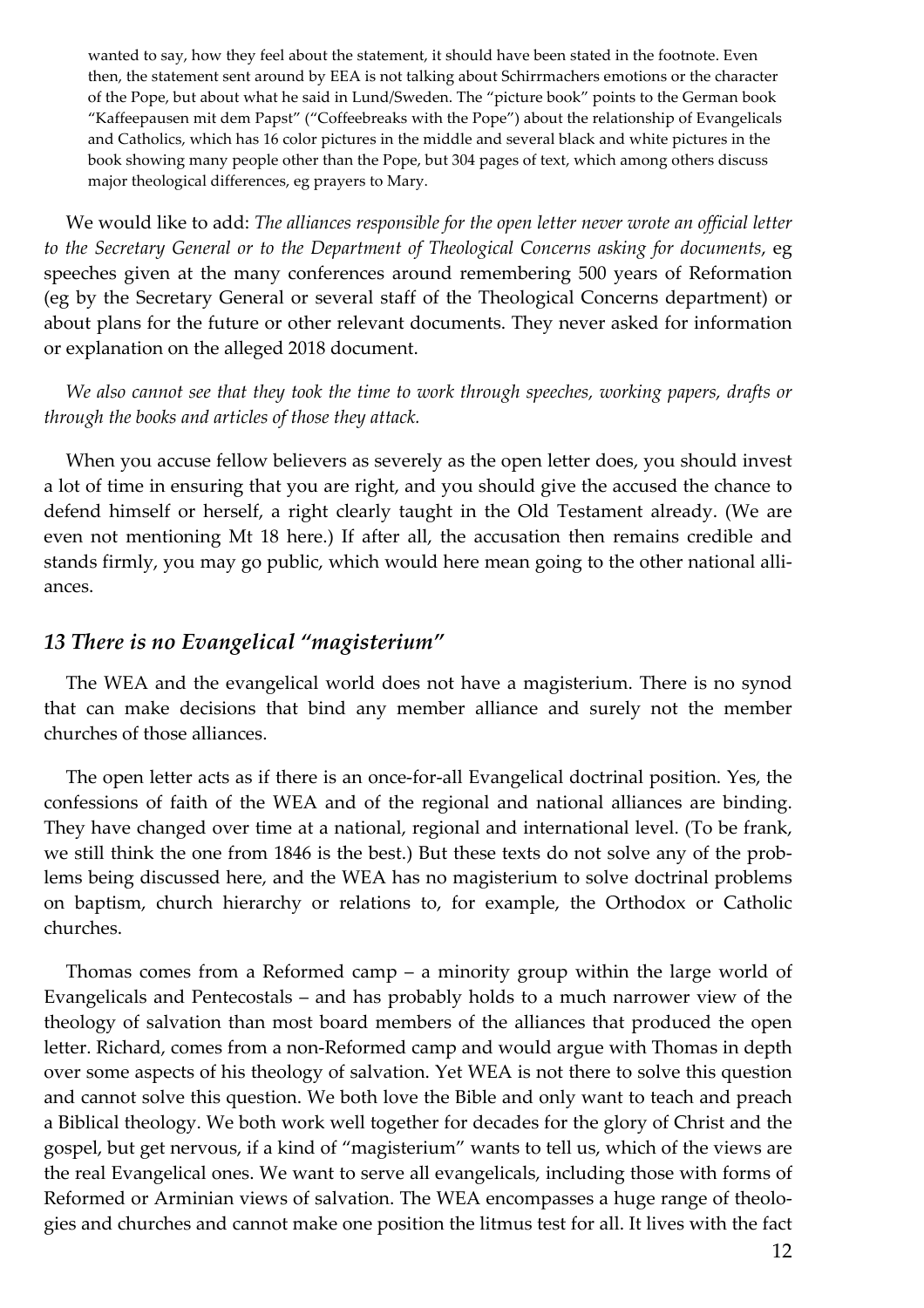that national alliances can set the borders within their membership more broadly or narrowly.

The WEA and the evangelical movement are bound together by central elements such as the exclusive role of Jesus Christ as Savior, the infallibility of the Bible, the need for personal faith and a personal relation to Christ. But within these core commitments, evangelical churches have a wide range of confessional standards worldwide.

## *14 Keep matters of doctrine or matters of policy apart*

We would like to stress very much: Ironically, we cannot see that there is a real difference in the theological position and the Biblical evaluation of the differences between Catholics and Evangelicals between the national alliances worldwide or between the authors of the open letter and the leadership of WEA. We see differences in policy, but not in dogmatic positions. We differ in the question whether we should meet the Pope often or not, but surely not in the question, whether the Papacy is taught in Scripture. We might have discussion over whether we might attend a Catholic mass as guests or should refrain from it, but surely no one of us teaches transubstantiation.

The Secretary General of WEA, Bishop Efraim Tendero, his associate Thomas Schirrmacher, and Thomas K. Johnson, WEA's liaison to the Vatican, in October 2017 were original signers of the statement "The Reforming Catholic Confession: A 'Mere Protestant Statement of Faith to mark the 500<sup>th</sup> anniversary of the Reformation" (https://reformingcatholicconfession.com, available in several languages) together with many Evangelical leaders as well as Dr. Leonardo De Chirico from the Italian Evangelical Alliance and others from Italy (https://reformingcatholicconfession.com/signatures/). That would not be possible if we would disagree in theology in principle. And we think, that the open letter should have informed ist readers about WEA leaders signing this great document.

The "Joint Declaration on the Doctrine of Justification" (JDDJ) of 1999 between the Vatican and the Lutheran World Fellowship (http://www.vatican.va/roman\_curia/pontifical\_councils/chrstuni/documents/rc\_pc\_chrstu ni\_doc\_31101999\_cath-luth-joint-declaration\_en.html ) is mentioned several times in the open letter. The open letters states it clearly, that major Evangelical theologians disagree on evaluating it. Yes, we personally are of the opinion, that JDDJ was a major progress. We are also convinced that large parts of Evangelicalism are in danger of even having a lower view of justification than the one spelled out in JDDJ.

(By the way: none of our statements on JDDJ was published on behalf of WEA or in its media. The statements on JDDJ by Thomas Schirrmacher and Thomas K. Johnson appeared in discussions on the website of the World Reformed Fellowship, of which both are members. Here are some links to the WRF website:

http://wrfnet.org/articles/2017/08/wrf-members-thomas-schirrmacher-and-thomas-johnson-discusscollaboration-without#.WkynPiOX\_UI

http://wrfnet.org/articles/2017/03/wrf-members-thomas-schirrmacher-and-thomas-johnson-urge-welet-reformation-continue#.WkynPCOX\_UI

http://wrfnet.org/articles/2014/11/wrf-members-thomas-johnson-and-thomas-schirrmacher-suggestarea-which-evangelicals#.WkynRyOX\_UI

https://www.thomasschirrmacher.net/wp-content/uploads/2016/07/WRF-Member-Thomas-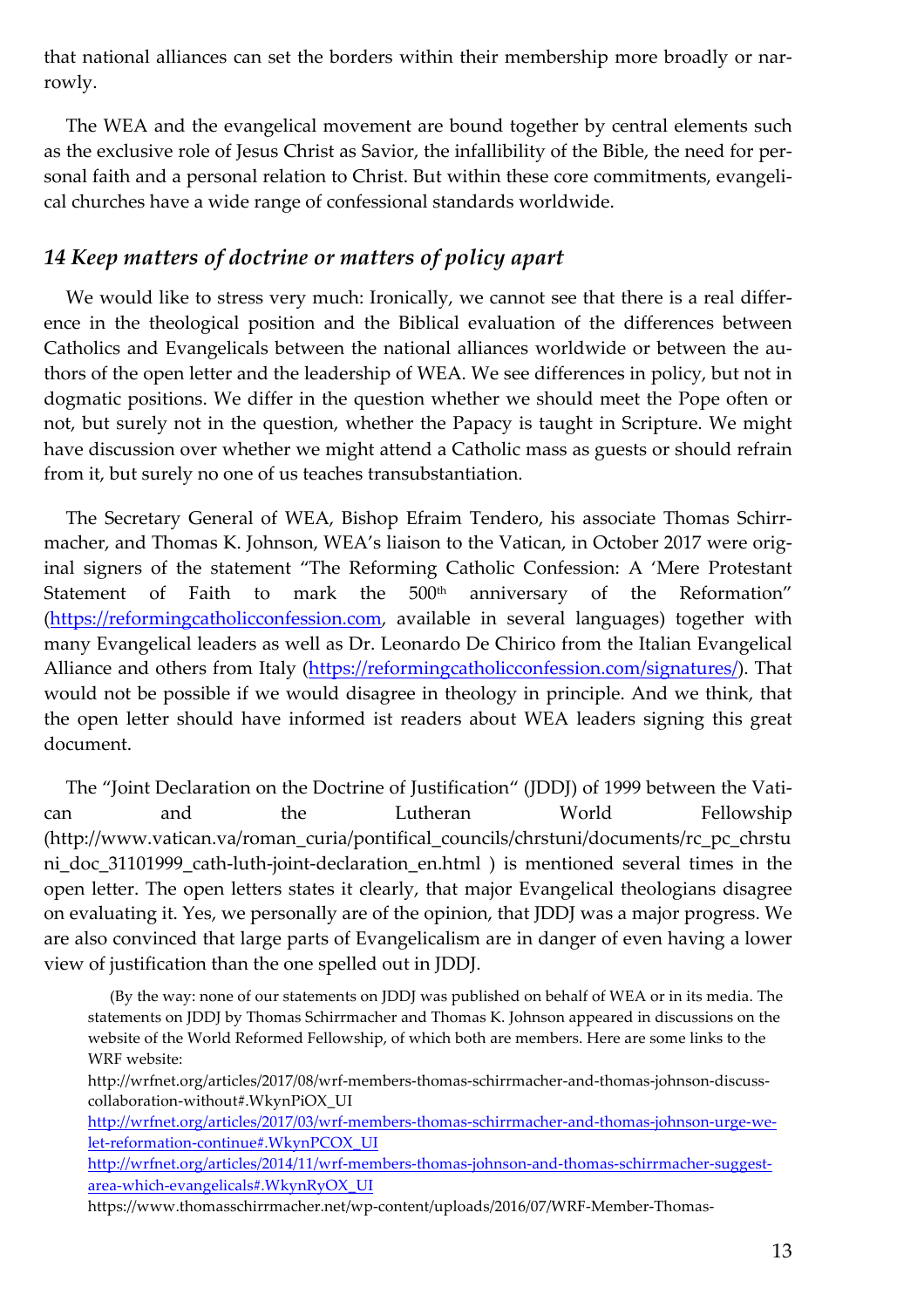Schirrmacher-Suggests-Reasons-Why-Evangelicals-Should-Engage-With-Pope-Francis.-World-Reformed-Fellowship.pdf)

But this does not say anything about our or anyone's position on justification. We read and take seriously the arguments of those who think that the JDDJ is a fake and that the Catholic Church does not really mean what it said there. But this is just a matter of exegesis of the text, not one of infallible exegesis. We cannot see, how there can be the one and only true evaluation of JDDJ mentioned in the open letter, if there is so much disagreement among us. But to turn this question into a litmus test of what one believes is wrong.

If you want to know what we stand for, please read what we have written about justification. *People can agree in the doctrine of justification and disagree in regard to JDDJ!*

To take an example. When the two Evangelical Alliances in Switzerland (one German speaking in a Protestant realm, one French speaking in a Catholic realm) published a long document on their relationship to the Catholic Church, leading to an invitation to the Catholic Bishops Conference for official talks, Thomas had the privilege to speak at the joint General Assembly. Among others he said, that there are areas, where we make progress compared to the 16th century and used the definition of 'justification' as an example. But he also said, that no matter whether one agrees with this judgement or not (and even the open letter acknowledges that this is a controversy among Evangelical theologians), there still would be a long way to go, because at the same time in other areas the gulf is much larger than in the 16th century, for example concerning the role of Mary. And he mentioned, that the dialogue on Mariology has not really started yet. Interestingly, many Catholic media took up the latter topic, while those critical of his position quoted Thomas' statement on justification as proof for his new heretical position, but did not report the other half of the story.

The same is even true for evaluating the character and theological position of Pope Francis, which is not a topic in the open letter. We evaluate Pope Francis as an honest person, trustworthy in doing what he announces, willing to listen to our views and even our complaints. We take his apologies as real and serious apologies meant to change things for the future. We tend to take his quite evangelical language to be genuine more often than not. We see him as a great chance for us, as we have the same normal ongoing personal relation with him and major leaders in the Vatican, as we have it with leaders of other non-evangelical historic churches for long already, eg the Ecumenical Patriarch Bartholomew of the Orthodox Church. Under his predecessors, it still was more like dealing with a State and a diplomatic corps and very rare personal encounters with the CEO of the Vatican.

Members of your boards have described Pope Francis in darker colors and have criticized evangelical leaders for being too enthusiastic about him. They see him as a Jesuit and a master of wording, saying to Evangelicals what they want to hear and to others what they want to hear. They see him more as an universalist, who cooperates with Evangelicals the same way as with Muslims and Atheists. They do not see any real changes in the Catholic Church under Pope Francis.

We argue from many personal interactions with Pope Francis and cooperation with high ranking Catholic leaders in the fields. Board members from your side argue the other way round (not in the open letter), that our close relationship has made us blind to the larger picture and that we are led astray by the Pope's personality.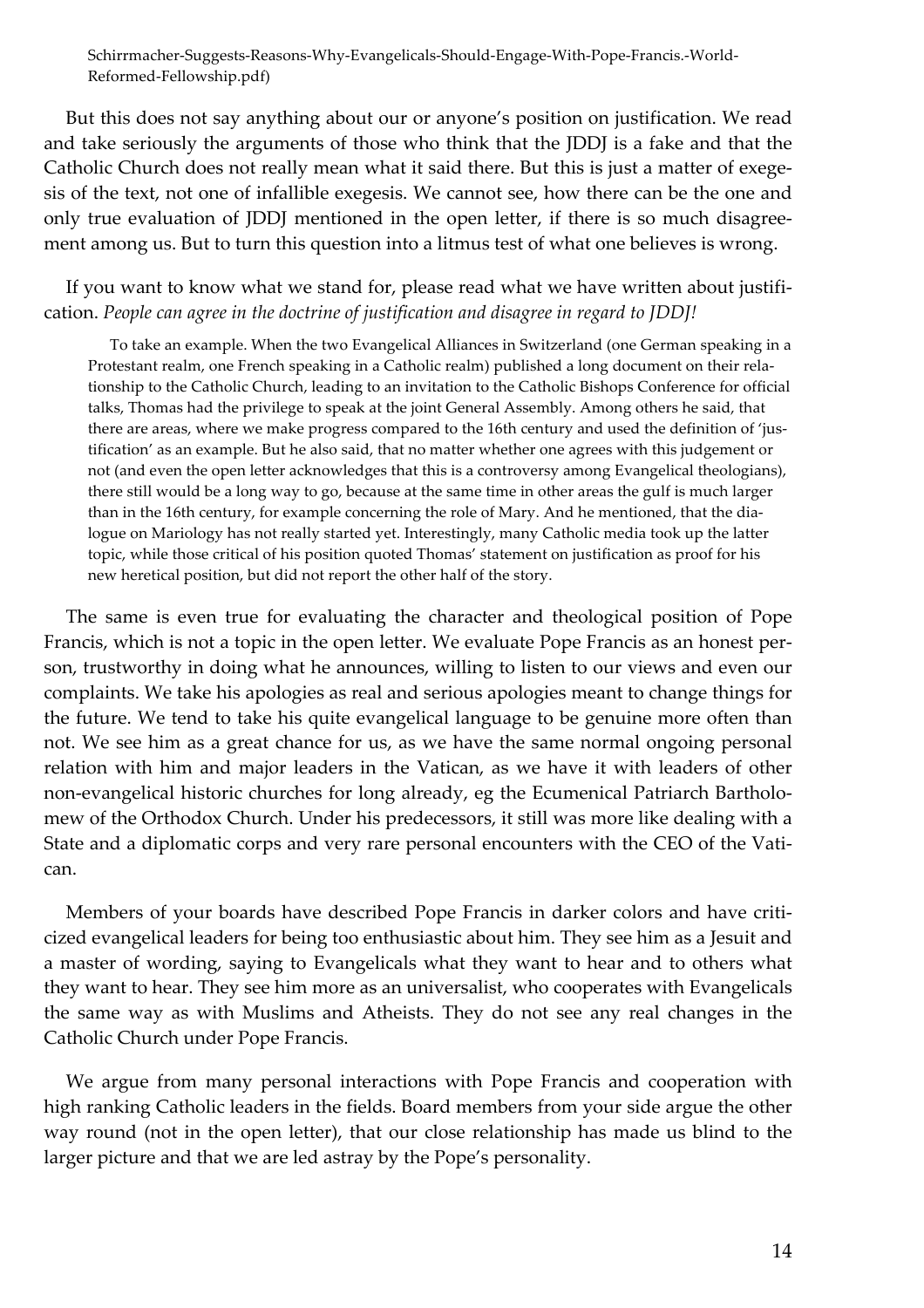Yet all this is not a difference in doctrine, but in the evaluation of one person. Half a billion Evangelicals probably never will have agreement on something like this. It is an evaluation of a present situation, of present speeches and acts. The situation might change any time and easily might change with the next Pope. It does not put aside any of the questions about Catholic doctrine which are listed eg in the new document between PCPCU and the WEA published in October 2017.

Time will show, who was right. But this evaluation of the character of one person is not a difference in doctrine. We can have opposed views here and have a common belief in the same God, the same gospel, the same five solas of the Reformation, the same revelation fixed in Scripture etc. We can see this one person more black or more white, but will together be opposed to the Pope praying to Mary or installing indulgences.

## *15 National EAs are indeed asked for their opinions, including the Italians and Spanish*

Both the Italian and the Spanish Alliances were offered a seat among the seven theologians working on the evangelical side with seven theologians from the Catholic side over a period of seven years (2009-2016) (http://www.vatican.va/roman\_curia/pontifical\_councils/chrstuni/evangelicalsdocs/rc\_pc\_chrstuni\_doc\_20171017\_comm-report-2009-2016\_en.html) and they filled their seats. (You can find their names at the end of the document, http://www.vatican.va/roman\_curia/pontifical\_councils/chrstuni/information\_service/pdf/ information\_service\_149\_en.pdf , page 43). At the end of the document you can find who was part of the group for how long, ). The result was a heavy over-representation of Europeans on our side, which other NAEs complained about. The majority of the seven evangelical theologians came from Catholic majority countries. The only one of the seven theologians working for the WEA was Rolf Hille, who organized the whole process and from all we know invested a lot of extra to listen to the concerns of the Italian and the Spanish EA. The whole time other WEA leadership did not influence the process during the consultation.

As the final result was excellent, and the Theological Commission only asked for minor changes in wording, the Secretary General proposed to the International Council, to accept it as a report for publication. If you read the new document, you will see, that despite the friendly and respectful tone of the discussion, all the concerns are clearly articulated in several sections: "Questions Evangelicals would like to ask Catholics".

Secretary General Geoff Tunnicliffe visited the Italian EA or its board members several times, as did Thomas or others in the Theological Concerns Department. In 2014 Geoff Tunnicliffe invited the IEA to nominate a delegate for a delegation visiting Pope Francis and to offer topics for the agenda. The IEA declined.

At the General Assembly of the European Evangelical Alliance (with 36 member alliances) in Prague in October 2017 there was room to discuss the whole matter after a speech given by Thomas K. Johnson (already available on the website of the World Reformed Fellowship and upcoming on the WEA's website). The alliances responsible for the open letter got the chance to present their case as did many other alliances. Some alliances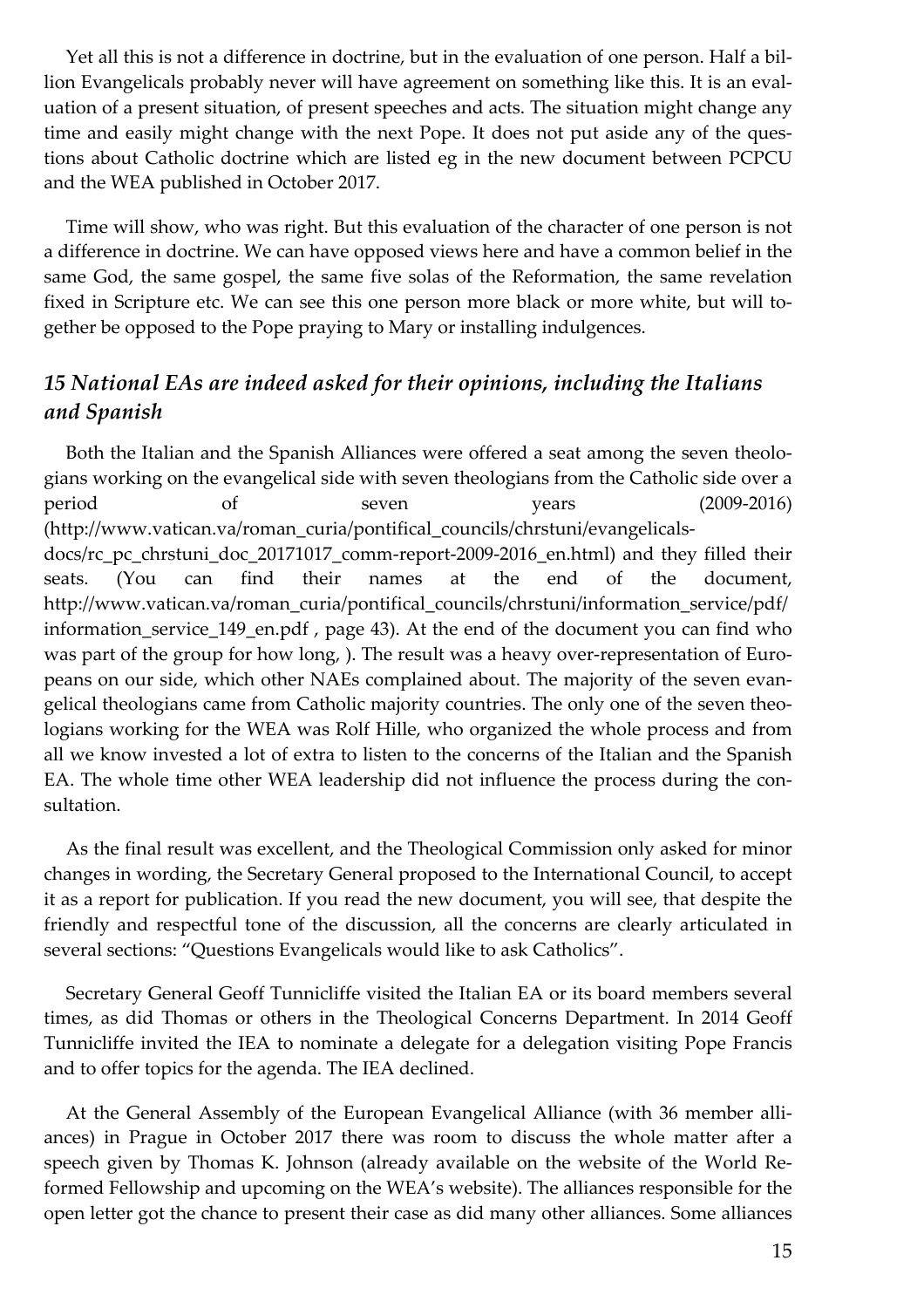reported an amazing close cooperation with the Catholics, several stated clearly, that they are unsure which way to go or that they have a wide range of opinions among their members or within their boards. This is the reality. But the alliances responsible for the open letter claim afterwards that the topic still is never discussed, that they are never heard, that the WEA and EEA are not interested in the opinion of the national alliances.

The alliances in the open letter protest against a top-down approach by a few people within the WEA. This is nonsense. The WEA leadership is not just a few people. Many people are involved, and after all, it is the large International Council of WEA that always has the last word.

If anything, there is not a top-down problem, but a bottom-up problem: Two alliances that hold to a minority position (which we respect and listen to, but do not always follow) may not force their opinion on other NAE's, on their regional alliance or on the WEA, eg by by mere political means of public pressure through the web.

EEA or WEA are in no position to tell any NAE how they should relate to the Catholic Church in their country. **But neither have the NAEs of the open letter the right to push their views on other NAEs or make them a litmus test for being an evangelical.**

WEA (and EEA as all other regional alliances) has to be there for all member alliances. It is not always easy to bridge the wide range of positions, concerns and wishes of far 129 alliances. *Alliances including, IEA and SEA, should not only ask WEA, but first of all listen to other national alliances before going public.*

Let us give an example: All NAEs believe in what the Bible says about homosexuality and object to same sex marriage. Yet it is a real challenge when alliances from Africa and from Europe want to agree on a statement on whether or how homosexuality should be punished by law, and then want to communicate it to the media, for example in Uganda and Germany at the same time. WEA has no magisterium here, but will help to moderate a friendly exchange between believers and try to find the best solution possible.

### *16 "Greater Oneness"*

Is there a biblical meaning of "greater oneness in Christ"? Yes, as it was understood in 1846 as much as in 1951. The Evangelical Alliance was never just about the unity of its members, knowing that even many Evangelicals are not organized within an alliance and surely not all believers in Christ. *But it was and is about the unity of the whole body of Christ.* We never will work for a unity by means of bypassing the truth, but we also will never stop working for unity in truth with all Christians and to have dialogue with all Christian churches in search of more unity in truth, where ever possible. If we fail, we have to accept it, but we have to try again and again. And we never should give up to pray for revival for all churches and the Holy Spirit to fall on everyone named after Jesus Christ.

This also includes that we work and arrange for ways, where other churches in a trusted and friendly way can and want to listen to our perspectives on all levels. The Global Christian Forum is a global platform for this, high-level talks with Catholic leaders another form. We do not want anyway to know our views and positions from rumor or the media, but out of the mouth of our leadership. And we are willing to listen and learn at the same time, proving everything and keeping good, as the New Testament commands us.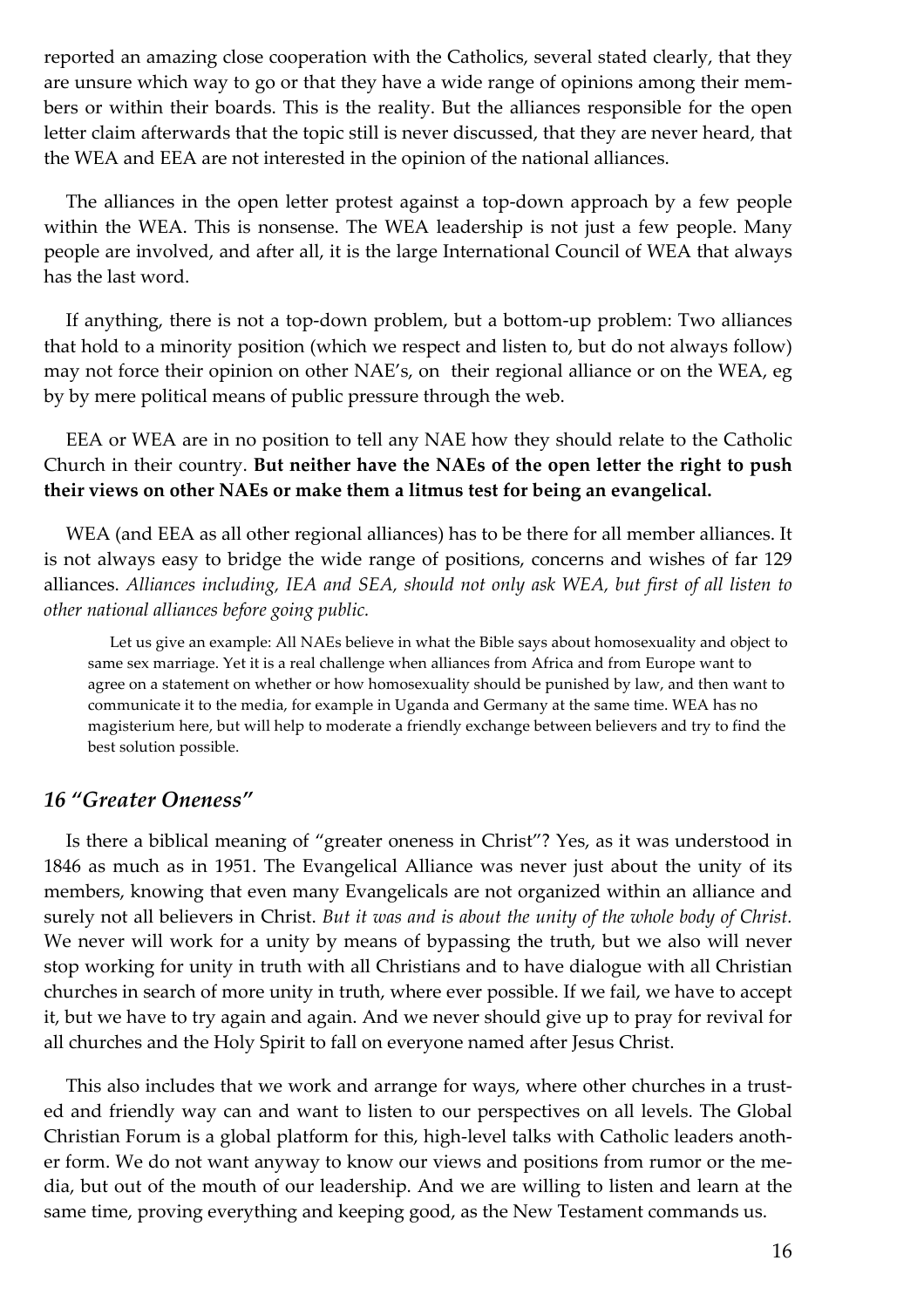According to Jesus' prayer in John 17, the question of unity is closely connected to mission and evangelism. If we love mission and evangelism as much as our forefathers did in 1846, we also will have to pressure for more and growing unity worldwide – with the Bible in hand, trusting that the Holy Spirit can do things, we never would expect and can change the dead trunk into a living tree, to use a picture from the Old Testament.

To give an example, leaders from the WEA Department of Theological Concerns have been meeting the Ecumenical Patriarch Bartholomew in Istanbul as elsewhere twice a year in average for many years now. We have an Ambassador to the Patriarchate, Nik Nedelchev from Bulgaria. Thomas, together with Titus Vogt, attended the "One and Holy Synod" of the Orthodox Churches in Crete. Whoever is honest will not dream of a quick union between us and the Orthodox churches. Yet our talks and joint actions have brought forth much good fruit and our goal is unity in truth with this large branch of historic Christianity.

The relation between national alliances and Orthodox churches in the same countries differ greatly. It reaches from close cooperation in one country to a friendly, to rare relation, to countries with a lot of tensions, to finally countries where evangelicals have the impression they are discriminated severely by the majority church using the power of the state against other churches. At the same time the WEA and Evangelicals at large are one of the major voices against the persecution of Orthodox Christians in the Middle East and elsewhere. No matter, how the local relationship actually is: Having a good relationship, studying each other's history and theological literature, and listening to each other closely never can be a mistake.

#### *17 The Pentecostal World Fellowship*

The open letter also mentions the Pentecostal World Fellowship (PWF) as a partner in the evil activities criticized therefore, we clearly want to emphasize, that the accusations are as much an invention concerning PWF as concerning the WEA. We treasure our close friendship between the leadership of the PWF, and are truly ready to defend our friends, as we are first of all partners in spreading the good news of Jesus Christ to our world.

#### *18 The Alliance of Malta is not a member of the WEA*

Before this open letter, we were not aware of the membership of the Evangelical Alliance of Malta (TEAM) with WEA. It does not state to be a member of WEA on their website (http://teamalta.org) and is not listed among the members of WEA (http://www.worldevangelicals.org/members/alliances.htm#Europe) or EEA. Why should TEAM be concerned about how the WEA works with its member national and regional EAs if it is not even a member and never was? But we invite TEAM to become a member of WEA and EEA as soon as possible. The WEA and its regional alliance have much more to offer than a discussion about the Catholic Church and first of all networks churches and Christians in the task to reach the whole world with the precious gospel of our Lord and Saviour Jesus Christ.

In its reaction of December 19, 2017, the Italian Evangelical Alliance writes: "The European Evangelical Alliance repeatedly asked TEAM (The Evangelical Alliance of Malta) to join EEA (therefore WEA). EEA even invited TEAM in a Southern Europe EAs Meeting (2015). The reason why TEAM for